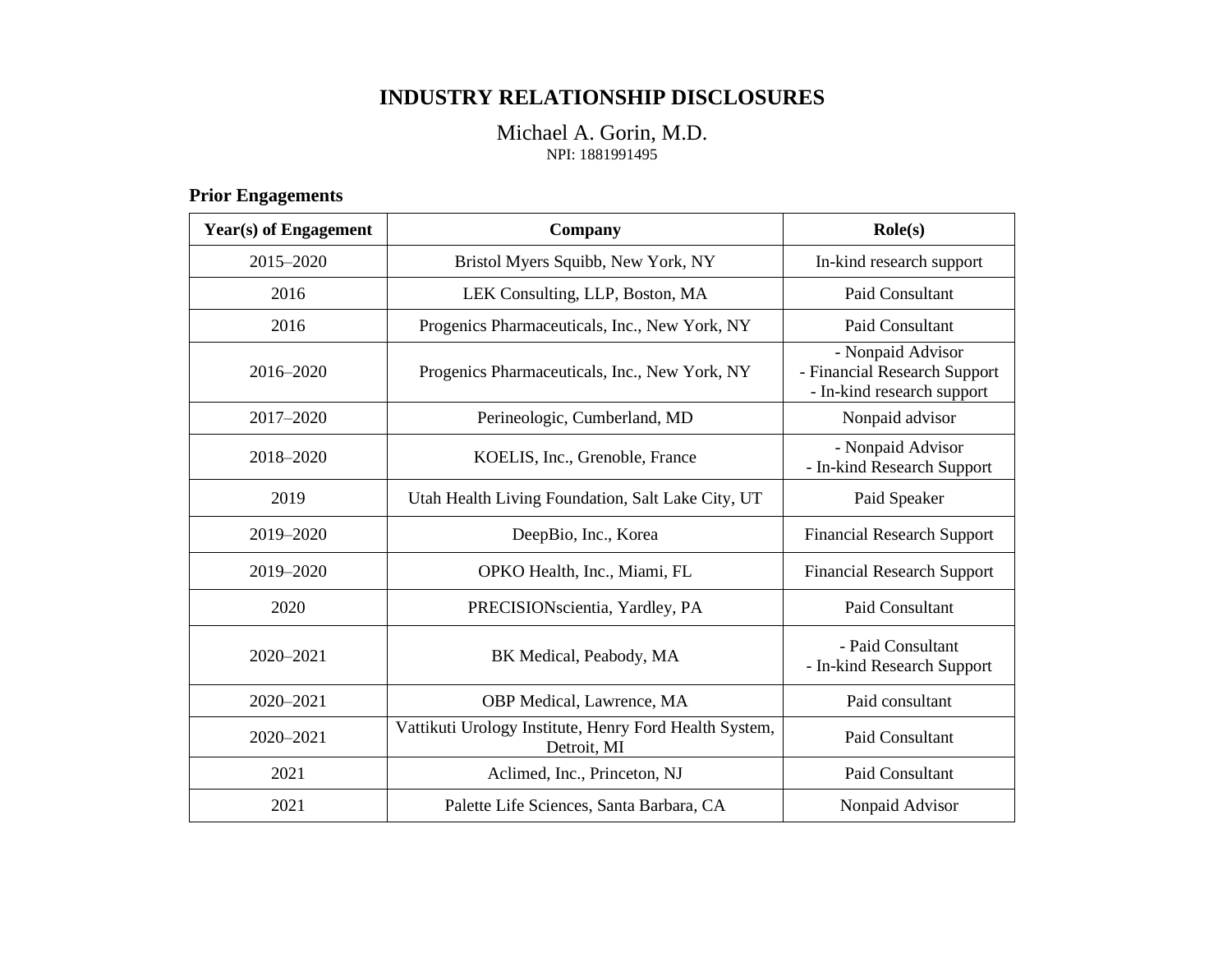### **Current Engagements**

| Year(s) of Engagement | <b>Company</b>                                                    | $\text{Role}(s)$                                |  |
|-----------------------|-------------------------------------------------------------------|-------------------------------------------------|--|
| 2020–Present          | Blue Earth Diagnostics, Inc., Burlington, MA                      | Paid Consultant                                 |  |
| 2020–Present          | Carden Jennings Publishing Co., Ltd.,<br>Charlottesville, VA      | Paid Speaker                                    |  |
| 2020–Present          | Corbin Clinical Resources, Inc. (Perineologic),<br>Cumberland, MD | - Paid Consultant<br>- In-kind Research Support |  |
| 2020–Present          | Gerson Lehrman Group, Inc. (GLG), New York, NY                    | Paid Consultant                                 |  |
| 2020–Present          | MIM Software, Inc., Cleveland, OH                                 | Nonpaid advisor                                 |  |
| 2020–Present          | KOELIS Inc., Princeton, NJ                                        | - Paid Consultant<br>- In-kind research support |  |
| 2020–Present          | Precision Molecular, Gaithersburg, MD                             | <b>Patent Licensee</b>                          |  |
| 2020–Present          | Third Bridge Group Limited, New York, NY                          | Paid Consultant                                 |  |
| 2021-Present          | Ambu A/S, Annapolis, MD                                           | Paid consultant                                 |  |
| $2021 -$ Present      | Galvanize Therapeutics, San Carlos, CA                            | Paid Consultant                                 |  |
| 2021-Present          | Lantheus Medical Imaging, Inc., Billerica, MA                     | - Paid Consultant<br>- Paid Speaker             |  |
| $2021 -$ Present      | Simulated Inanimate Models, LLC, Pittsford, NY                    | - Chairman of Advisory Board<br>- Stockholder   |  |
| 2022-Present          | MJH Life Sciences, East Windsor, NJ                               | Paid Speaker                                    |  |